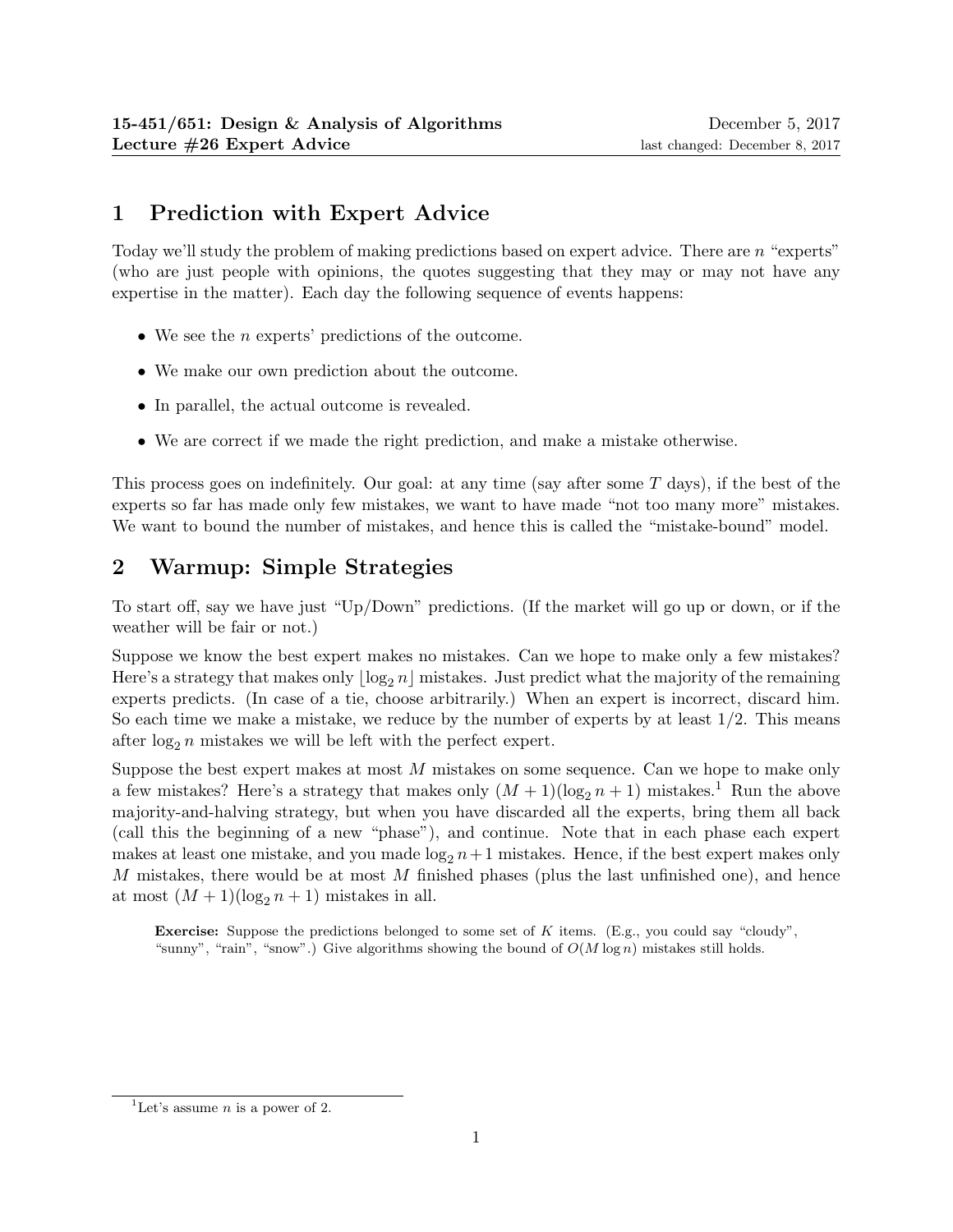## 3 Better: The Weighted Majority/Multiplicative Weights Algorithm

Throwing away an expert when he makes a mistake seems too drastic. Suppose we instead assign weights  $w_i$  to the experts, sum the weights of the expert saying "Up", sum the weights of the of the expert saying "Down", and predict the outcome with greater weight. Then once we see the outcome, we can reduce the weight of the experts who were wrong. In the above algorithm, we were zeroing out the weight, but suppose we are gentler?

The *(basic)* deterministic weighted majority algorithm does the following:

Start with each expert having weight 1. Each time an expert makes a mistake, half his weight.

Remarkably, we can get a much stronger result now.

Theorem 1 If on some sequence of days, the best expert makes M mistakes. The basic deterministic weighted majority algorithm makes  $\leq 2.41(M + \log_2 n)$  mistakes.

**Proof:** Let  $\Phi := \sum_{i=1}^n w_i$  be the sum of weights of the n experts. Note that initially  $\Phi = n$ . Moreover, we claim that each time we make a mistake

$$
\Phi_{new} \leq \frac{3}{4}\Phi_{old}.
$$

Indeed, at least half the weight (which was making the majority prediction) gets halved (because it made a mistake), so we lose at least a quarter of the weight with each mistake. (Also if we don't make a mistake,  $\Phi$  does not increase.) So if we've made m mistakes at some point, the total weight is at most

$$
\Phi_{final} \le (3/4)^m \cdot \Phi_{init} = (3/4)^m \cdot n.
$$

Moreover, if the best expert  $i^*$  has made M mistakes, then  $\Phi_{final} \geq w_{i^*} = (1/2)^M$ . So

$$
(1/2)^M \le (3/4)^m \cdot n \quad \Rightarrow \quad (4/3)^m \le n2^M.
$$

Taking logs (base 2) and noting that  $\frac{1}{\log_2(4/3)} = 2.41...$  completes the proof.

This is pretty cool! If the best expert makes mistakes 10% of the time we err about 24% of the time (plus  $O(\log n)$ , but since this depends only on the number of experts, it will be a negligible fraction as  $M \gg 2^n$ ). We can improve the 2.41 factor down to as close to 2 as we want, as the next exercise shows.

**Exercise**<sup>\*</sup>: Show that if we reduce the weight not by 1/2 but by  $(1 - \epsilon)$  for some  $\epsilon \leq 1/2$ , then the number of mistakes is at most  $2(1+\epsilon)M+O(\frac{\log n}{\epsilon})$ . (Hint: check out the approximations we use in the proof of Theorem 2.)

However, you can show that any deterministic algorithm cannot make fewer than  $2M$  mistakes. How? Two experts: one says "Up" all the time, the other "Down" all the time. Fix any prediction algorithm. Since this algorithm is deterministic, you know what prediction it will make on any day (given what happened on all previous days). You can now make the "real" outcome on this day be the opposite of the algorithm's prediction for this day. So algorithm makes mistake on all days. But one of the experts must be right at least 50% of the days.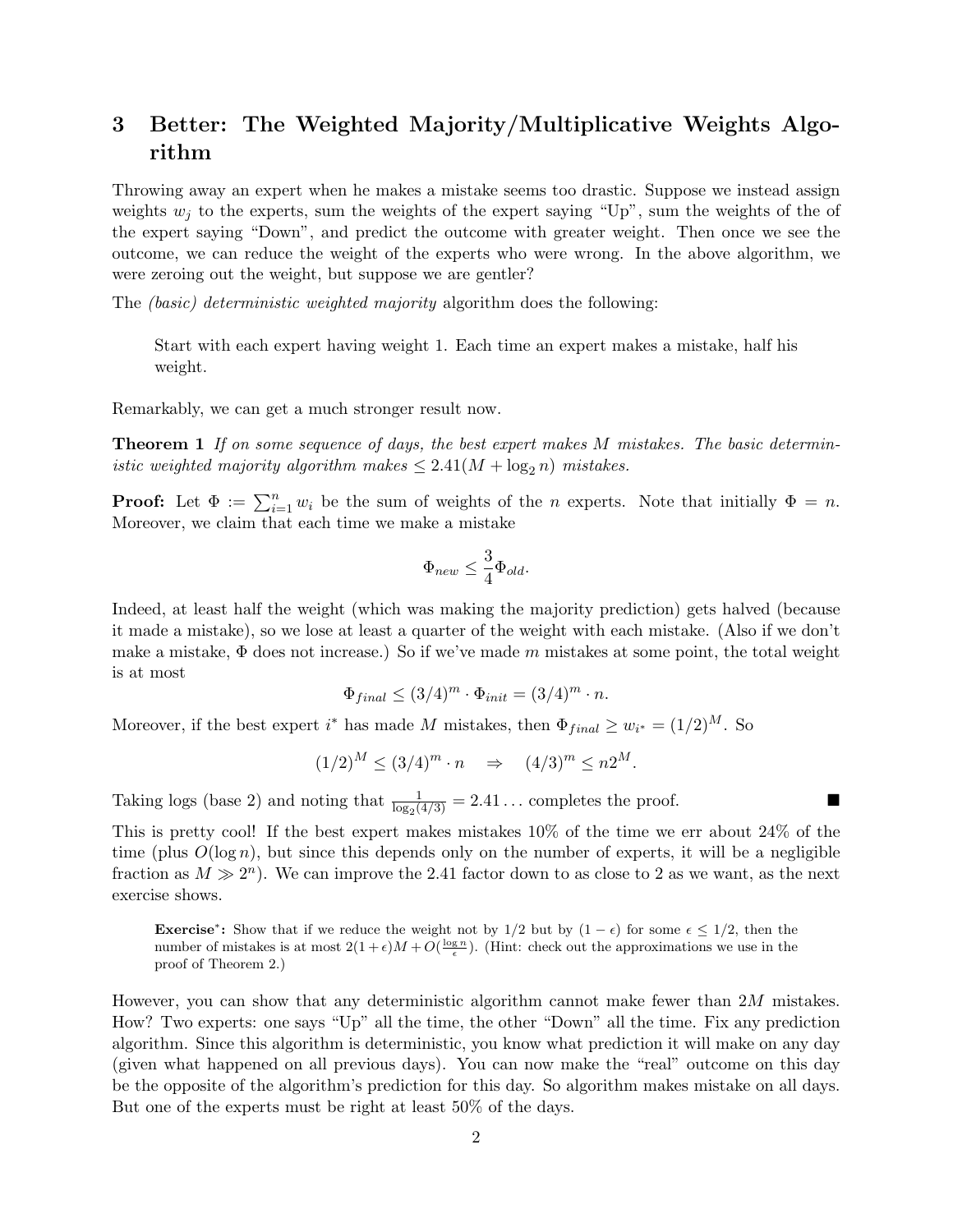### 4 Randomized Weighted Majority

Given the lower bound above for deterministic algorithms, randomization seems like a natural source of help. (At least that example would fail.) Let's define the Randomized Weighted Majority algorithm as follows:

Start with unit weights. At each time, predict Up with probability  $\frac{\sum_j s_{\text{av}}}{\sum_j}$ says  $U_P w_j$  $\frac{\log \mathrm{Up} \, w_j}{\log w_j}$ , and Down otherwise. And each time an expert makes a mistake, multiply its weight by  $(1 - \epsilon).$ 

Note that the weights are pretty much like in the basic MW algorithm, just reduced more gently. (Moreover, note that the prediction we make does not alter the weight reduction step.) A slightly different, but equivalent view is the following:

Start with unit weights. At each time, pick a random expert, where expert  $i$  is picked with probability  $\frac{w_i}{\sum_j w_j}$ , and predict that picked expert's prediction. And each time an expert makes a mistake, multiply its weight by  $(1 - \epsilon)$ .

The analysis very similar to Theorem 1, we just need to handle expectations.

**Theorem 2** Let  $\epsilon \leq 1/2$ . If on some sequence of days, the best expert makes M mistakes. The expected number of mistakes the randomized weighted majority algorithm makes is at most

$$
(1+\epsilon)M+\frac{\ln n}{\epsilon}.
$$

**Proof:** Again, let us look at the potential  $\Phi = \sum_j w_j$ , the total weight in the system. Having fixed the outcome on all days, this potential varies deterministically.

Let  $F_t$  be the fraction of the total weight on the  $t^{th}$  day that is on the experts who make a mistake on that day. On day  $t$  our probability of making a mistake is  $F_t$ . Hence

- The expected number of mistakes we make is  $\sum_t F_t$ .
- On the  $t^{th}$  day,  $\Phi_{new} = \Phi_{old} \cdot (1 \epsilon F_t)$ . So,

$$
\Phi_{final} = n \cdot \prod_t (1 - \epsilon F_t) \le n \cdot e^{-\epsilon \sum_t F_t},
$$

where we used that  $(1+x) \leq e^x$  for all  $x \in \mathbb{R}$ .

Again,  $\Phi_{final} \geq (1 - \epsilon)^M$ , so

$$
(1 - \epsilon)^M \le n \cdot e^{-\epsilon \sum_t F_t} \quad \Rightarrow \quad \epsilon \sum_t F_t \le M \ln \frac{1}{(1 - \epsilon)} + \ln n.
$$

We can now use that  $\ln \frac{1}{(1-\epsilon)} = -\ln(1-\epsilon) \leq \epsilon + \epsilon^2$  for  $\epsilon \in [0, \frac{1}{2}]$  $\frac{1}{2}$  to get

the expected number of mistakes 
$$
= \sum_{t} F_t \leq M(1+\epsilon) + \frac{\ln n}{\epsilon}.
$$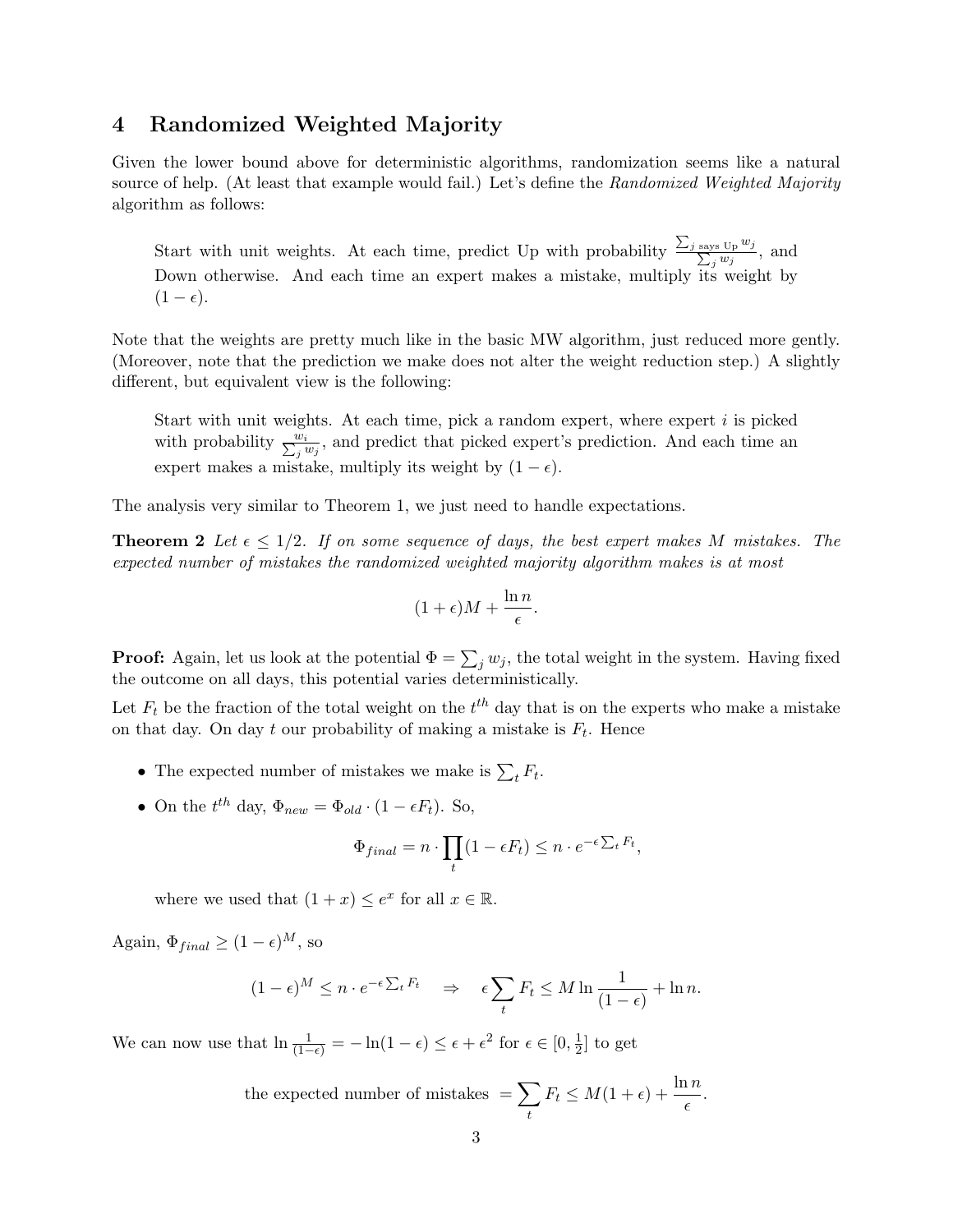Pretty sweet, right? The number of mistakes we make is almost the same as the best expert, plus this additive term that just depends on n and  $\epsilon$ , but is independent of the input sequence. Since

ш

$$
\Rightarrow \text{our } \# \text{ of errors } \leq \text{ optimal } \# \text{ of errors } + \epsilon T + \frac{\ln n}{\epsilon} \tag{1}
$$

So dividing both sides by  $T$ , we get:

$$
\Rightarrow \text{our error rate } \leq \text{ optimal error rate } + \epsilon + \frac{\ln n}{\epsilon T} \tag{2}
$$

And now setting  $\epsilon = \sqrt{\frac{\ln n}{T}}$  $\frac{\mathfrak{n}\,n}{T}\colon$ 

$$
\Rightarrow \text{our error rate } \leq \text{ optimal error rate } + 2\sqrt{\frac{\ln n}{T}}.\tag{3}
$$

This last term is called the "regret". So as we do the prediction for longer and longer (i.e.,  $T \to \infty$ ), our error rate gets as close as we want to the optimal error rate. (We have "vanishing regret".)

the optimal number of mistakes  $M$  is at most  $T$ , the number of days, we can say

#### 4.1 Some Extensions (optional material)

Repeated Zero-Sum Game. The interpretation of choosing a random expert (according to the probability distribution  $\frac{w_i}{\sum_j w_j}$ ) allows us to view the process as playing a two-player zero-sum game repeatedly. Let the cost matrix contain only 0s and 1s. Each column is an expert. Each day the adversary plays a row (which defines the costs for us), we play a column (which is like choosing an expert). Theorem 2 says that we can play almost as best as the best column in hindsight.

**Fractional Costs.** Suppose each day  $t$ , instead of costs that are zero (no mistake) or one (mistake), we have costs  $c_i^t$  in [0, 1]. We can extend the result to that setting with a very slight change: update the weight of an expert i by  $w_i \leftarrow w_i(1 - \epsilon c_i^t)$ . With small changes in the analysis, the guarantee of Theorem 2 goes through unchanged! (Exercise: Show this!)

### 4.2 A Proof of the Minimax Theorem (optional material)

Recall the minimax theorem: it says that in any zero-sum game (given by the row player's payoff matrix  $M$ ), if we define the row player's guaranteed payoff (which is a lower bound on what she's guaranteed to earn regardless of what the column player does):

$$
V_R = \max_{\mathbf{p}} \min_j \mathbf{p}^T M e_j = \max_{\mathbf{p}} \min_{\mathbf{q}} \mathbf{p}^T M \mathbf{q}
$$

and the column player's guaranteed payoff (which is an upper bound on what the row player can earn, regardless of what he does):

$$
V_C = \min_{\mathbf{q}} \max_{i} e_i^T M \mathbf{q} = \min_{\mathbf{q}} \max_{\mathbf{p}} \mathbf{p}^T M \mathbf{q},
$$

then  $V_C = V_R$ . Clearly,  $V_R \leq V_C$ . The tricky part is the other direction, which we now use the experts theorem to prove.

Suppose not. There is some zero-sum game where  $V_R = V_C - \delta$  for  $\delta > 0$ , with a strict inequality. Remember,